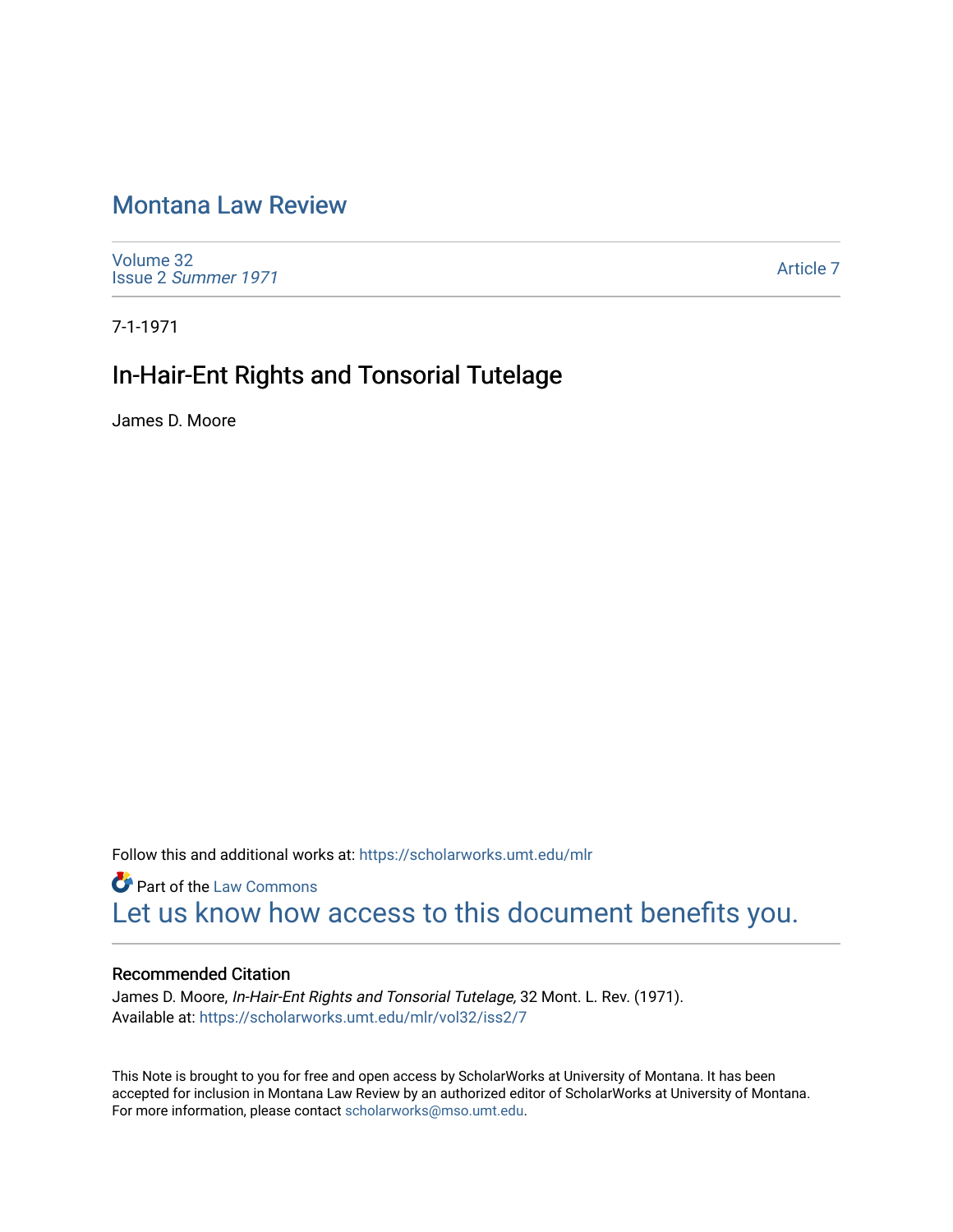## **IN-HAIR-ENT RIGHTS AND TONSORIAL TUTELAGE**

#### *INTRODUCTION*

May the state, through its public schools, promulgate and enforce regulations whereby an individual may be denied an education solely because of the length of his hair? This question, perhaps representing a test to the extremes of guarenteed personal rights, has found its way into American courtroom with increasing frequency. It has not been decided by the Supreme Court, and has received comment from but one Supreme Court Justice.'

The state and federal courts confronting this question have thus far applied divergent approaches and have induced divergent outcomes. There is no agreement as to whether the right of an individual to determine his hair style is constitutionally protected. Where such a right is assumed, or decided in the affirmative, there is no agreement as to where in the Constitution that right is preserved, whether it is fundamental, or whether, and under what circumstances, the state, through its schools, may restrict it.

The outcome in these cases, although literally restricted to the personal grooming-school regulation question, bears directly upon the status and scope of other personal rights, as translated through the special environment of the school. It will be the purpose of this article to examine and compare the opinions handed down in the fifty-plus cases which have reached the courts to date.

### *A CONSTITUTIONAL RIGHT TO DETERMINE ONE'S HAIR STYLE.*

In 1879 the sheriff for the city and county of San Francisco, acting under an 1876 ordinance,<sup>2</sup> improvidently clipped off the queue of one Ho Ah Kow, who had been sentenced to six months in jail for failure to pay a fine assessed against him for the commission of a misdemeanor. Ho brought an action against the sheriff<sup>3</sup> alleging that the sheriff had no right to cut his hair, that it constituted a cruel and unusual punishment, and that the ordinance, as applied to him, violated the Equal Protection Clause of the Fourteenth Amendment to the Constitution of the United States. The Court upheld Ho's contentions, noting particularly that the absence of a queue among those of Chinese ancestry was a sign of contempt and disgrace among his peers, and that the enforcement

Ho Ha Kow v. Nunan, 12 F. Cas. 252 (D. Cal. 1879). Published by ScholarWorks at University of Montana, 1971

<sup>&#</sup>x27;Justice Douglas, dissenting from the denial of certiorari in *Ferrell v. Dallas Inde-pendent School District,* 393 U.S. 856 (1968), stated at 856: *"It* comes as a surprise that in a country where the States are restrained by an Equal Protection Clause, a person can be denied education in a public school because of the length of his hair.'' Person can be defined calculated in a public school because of the engine of mis hair. be clipped to a uniform length of one inch. Although applicable to all inmates, on its<br>face, the ordinance had been drafted and enforced with an eye for the Chinese, who allegedly needed additional impetus before they would pay their fines.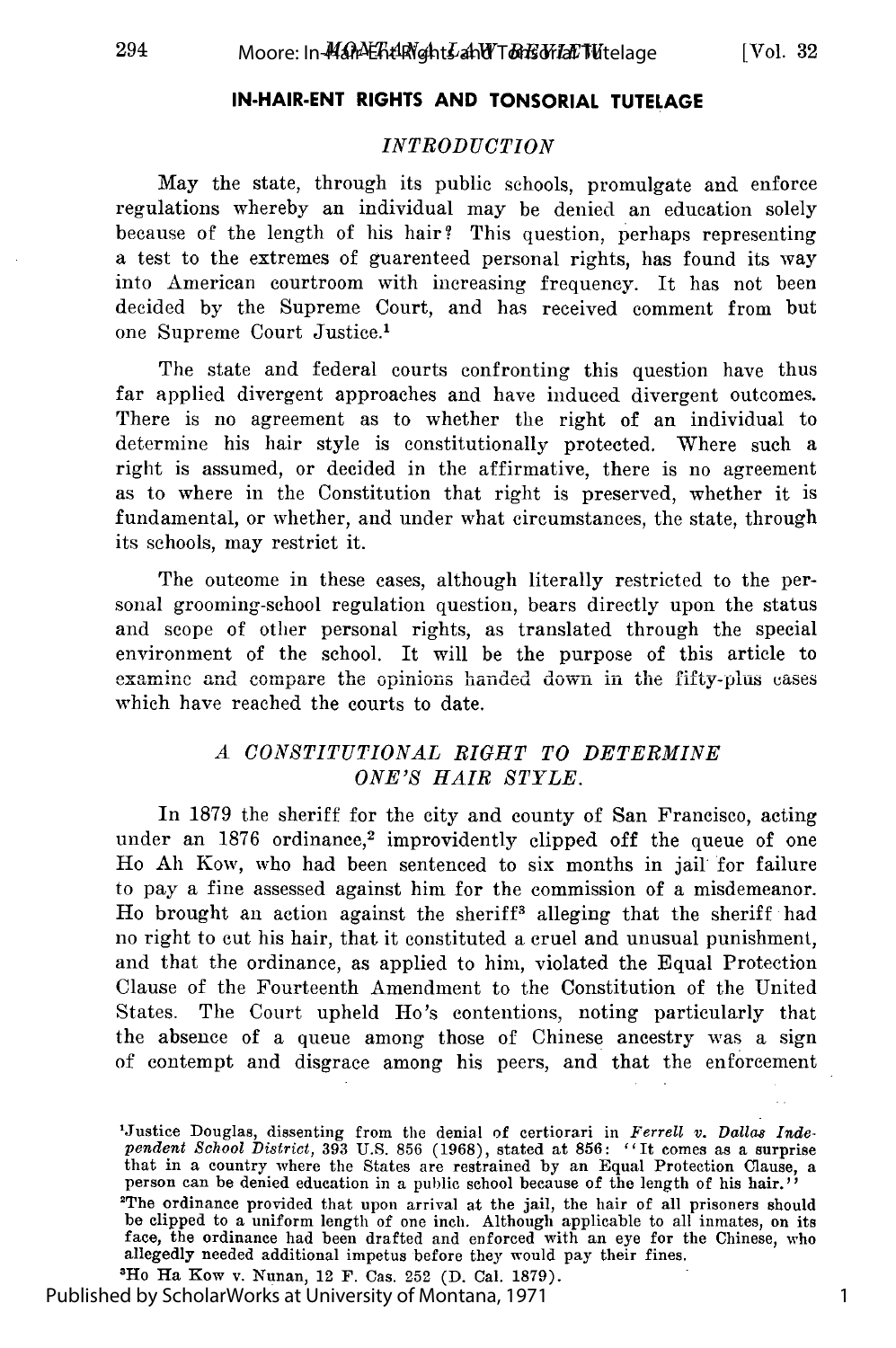of the ordinance against Ho therefore constituted a cruel and unusual punishment.<sup>4</sup>

This case is the first in which the right to retain one's hair was given overt recognition by an American Court. Grooming cases, as with the geat majority of personal liberty cases, are actually of a more recent vintage. Most have arisen within the past decade, over ninety percent of them having found the courts within the last three years.<sup>5</sup> Of these recent cases, five either did not reach or did not see fit to discuss the constitutional issue.6 Approximately one-third of the cases assumed arguendo the existence of the right, without expressly deciding thereupon.7 In only three cases did the court meet and flatly reject the contention that hair length and style might be constitutionally protected.8 In contrast, twenty-three recognized the right to deter-

The source which sparked the long-hair look among American youth was probably the English "rock" group, the Beatles. They appeared on the American scene in 1963-64 at a time when social and political disenchantment was beginning to increase among young people. The Beatles offered not only highly innovative music, but a new physical identity with which to consummate a break with the rejected value hierarchy. Independently, the social and political frustration manifested itself through other channels. Some retreated into the pensive solitude of marijuana and related drugs. Some exploded into the violent reaction observed through racial riots and anti-war demonstrations. Others became involved in and worked through the system. From outside this arena of activity, unfortunately, the new violence (physical re-

jection), the new rise in drug use (mental rejection), and the physical appearance<br>of independence offered by long hair became virtually synonymous. Long hair except<br>where predominant early in the 60's, became the symbol o and an impending use of violence. Consequently, and in reaction thereto, it became vogue' in the schools to put restrictions upon hair length.

GGfell v. Rickelman, **313** F. Supp. 364 (N.D. Ohio 1970); Alexander v. Thompson, 313 F. Supp. 1390 (C.D. Cal. 1970); Doe v. Hacker, **316** F. Supp. 1144 **(D.** New Hampshire 1970); Giangreco v. Center High School District, 313 F. Supp. 776 (W.D. Mo.<br>1969); and Leonard v. School Committee of Attelboro, 349 Mass. 704, 212 N.E.2d 468 (1965).

By constitutional issue is meant whether there exists, in its pure state, a constitutionally protected right to wear one's hair in the style of one's choice. This issue should no be confused with the power of the state, through its schools, to restrict and regulate hair styles among students, although the justification required to sustain such regulations may be directly conditioned upon whether the court answers the former issue in the affirmative. the former issue in the affirmative.<br>
Tackson v. Dorrier, 424 F.2d 213 (6th Cir. 1970); King v. Saddleback Junior College

District, 425 **F.2d** 426 (9th Cir. **1970);** Wood v. Almo Heights Independent School District, **308** F. Supp. **551** (W.D. Tex. **1970);** Pritchard v. Spring Branch Independent School District, **308** F. Supp. **570 (S.D.** Tex. **1970);** Schwartz v. Galveston Independent School District, **309** F. Supp. 1034 **(S.D.** Tex. **1970);** Lovelace v. Leechburg Area School District, **310** F. Supp. **579** (W.D. Pa. **1970);** Chistmas v. **El** Reno Board of Education, **313** F. Supp. **618** (W.D. Okla. **1960);** Livingston v. Swanquist, 314 F. Supp. **1 (N.D.** Ill. 1970); Bannister v. Paradis, **316** F. Supp. **185 (D. N.H. 1970);** Bishop v. Colaw, **316** F. Supp. 445 **(E.D.** Mo. **1970);** Black v. Cothern, **316** F. Supp. 468 **(D.** Neb. **1970);** Carter v. Hodges, **317 F.** Supp. 89 (W.D. Ark. **1970);** Crews v. Clones, **303** F. Supp. **1370 (S.D.** Ind. **1969);** Miller v. Gillis, **315** F. Supp. 94 (N.D. Ill. **1969)** ; Ferrell v. Dallas Independent School District, **392** F.2d **697** (5th Cir. **1968);** and Zachry v. Brown, 299 F. Supp. **1360 (N.D.** Ala. **1967).** 8Cordova v. Chonko, **315** F. Supp. **933 (N.D.** Ohio **1970);** Stevenson v. Wheeler County

Board of Education, **306** F. Supp. **97 (S.D.** Ga. 1969); and Davis v. Firment, **269 F.** Supp. 524 **(E.D.** La. **1967).**

https://scholarworks.umt.edu/mlr/vol32/iss2/7

2

<sup>&#</sup>x27;Id. at 255. It is noteworthy that this facet of the opinion, recognizing the special significance of hair as a symbol among certain groups, and appearing to give weight to peer group opinion, may have been applicable to the cases which follow, although cited by none.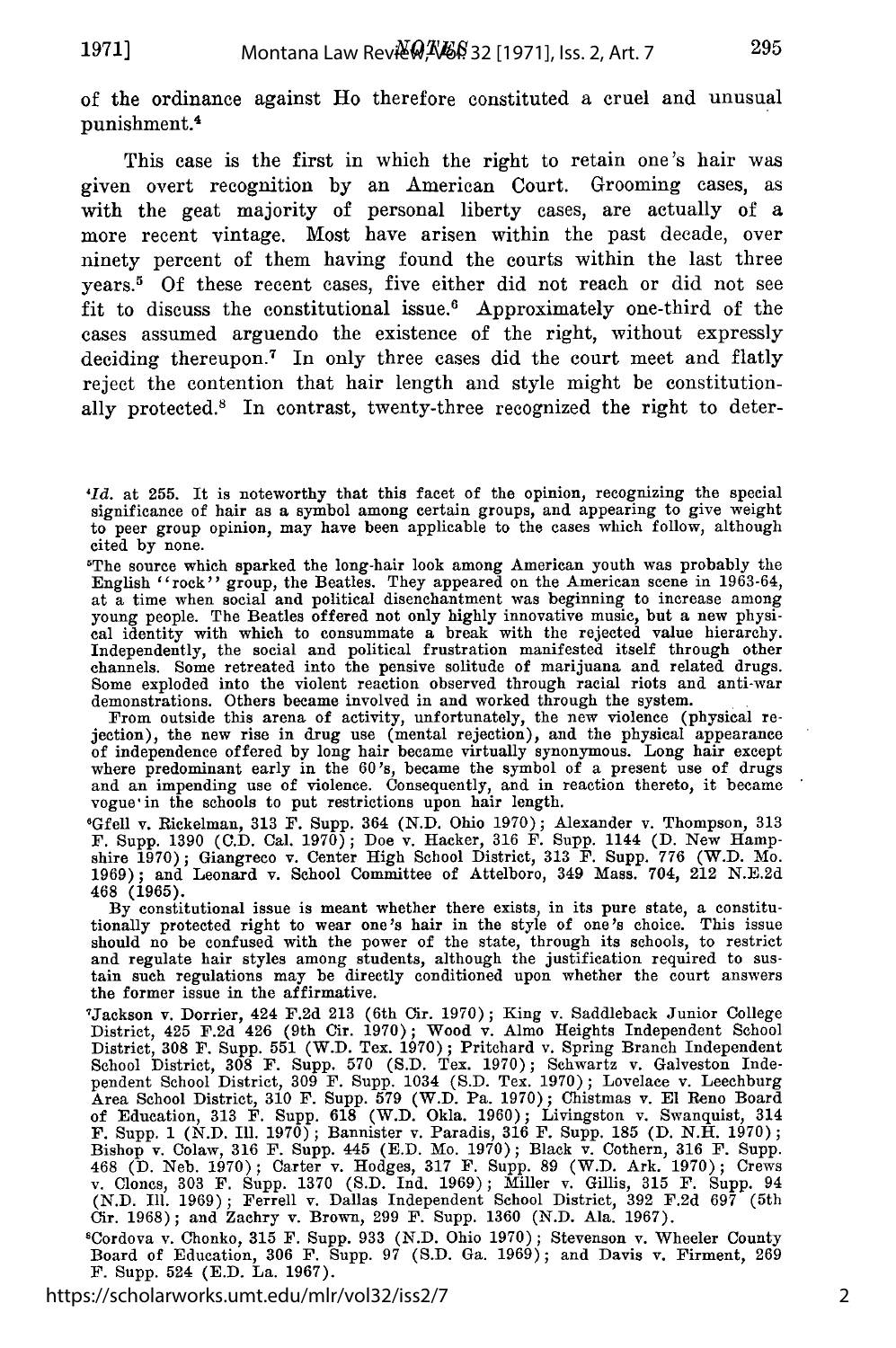mine one's hair length and style as contained within the constitutional guarantees.<sup>9</sup>

Among the latter group, those which found the right protected, the court in *Breen v. Kahlt°* was most adament. In that case the plaintiff, an eleventh grade student, was expelled because his hair violated the high school grooming regulation.<sup>11</sup> The court, after noting that petitioner's hair style was not obscene, as suggested by the defendant school administrators, stated that the wearing of one's hair at a certain length might be considered a form of expression in which speech and nonspeech elements are combined, and to which the  $U.S.$  v. O'Brien test<sup>12</sup> was applicable. The court, however, found it unnecessary to determine whether hair style was expression within the purview of the First Amendment. It compared the difficulty in ascertaining the specific guaranty which embraced this right to the difficulty encountered in *Griswold v. Connecticut,13* but indicated that the right to present one's self physically to the world as one pleases is a highly protected interest which the state must not impair without first bearing "a substantial burden of justification.<sup>''14</sup> The Court also decribed the value as "implicit within the concept of ordered liberty,"<sup>15</sup> the justification of which required a compelling state interest.

9 Griffin v. Tatum, 425 F.2d 201 (5th Cir. 1970); Crossen v. Fatsi, 309 F. Supp. 114 (D. Conn. 1970); Cash v. Hoch, 309 F. Supp. 346 (W.D. Wis. 1970); Reichenberg v. Nelson, 310 F. Supp. 248 (D. Neb. 1970); Farrell v. Smith, 310 F. Supp. 732 (D. Maine 1970); Dunham v. Pulsifier, 312 F. Supp. 411 (D. Ver. 1970); Corley v<br>Daubauer, 312 F. Supp. 811 (E.D. Ark. 1970); Elko v. McCarey, 315 F. Supp. 886<br>(E.D. Pa. 1970); Boyle v. Scapple, 38 U.S.L.W. 2614, .... F. Supp. Whitsell v. Pampas Independent School District, 316 F. Supp. 852 (N.D. Tex. 1970) Breen v. Kahl, 296 F. Supp. 702 (W.D. Wis. 1969); Griffin v. Tatum, 300 F. Supp. 60 (M.D. Ala. 1969); Lucia v. Duggan, 303 F. Supp. 112 (D. Mass. 1969); Richards v. Thurston, 304 F. Supp. 449 (D. Mass. 1969); **Olff** v. East Side Union High School District, 305 F. Supp. 557 (N.D. Cal. 1969); Westley v. Rossi, 305 F. Supp. 706<br>(D. Minn. 1969); Calbillo v. San Jacinto Junior College, 305 F. Supp. 857 (S.D. Tex 1969); Brick v. Board of Education, 305 F. Supp. 1316 (S.D. Colo. 1969); Yoo v. Moynihan, 28 Conn. Supp. 375, 262 A.2d 814 (1969); Meyers v. Arcata Union High School District, 75 Cal. Rptr. 68 (1969); Akin v. Board of Education of Riverside Unified School District, 68 Cal. Rptr. 557 (1968); and Finot v. Pasadena City Board of Education, 58 Cal. Rptr. 520 (1967). of Education, 58 Cal. Rptr. 520 (1967).<br><sup>10</sup>Breen v. Kahl, *supra* note 9.

296

*Hld.* at 703. The grooming regulation of the Williams Bay High School Dress Code, involved therein, provided: "Hair should be washed, combed, and worn so it does not hang below the collar line in back, over the ears on the side, and must be above the eyebrows. Boys should be clean shaven.''

<sup>12</sup>U.S. v. O'Brien, 391 U.S. 367, 376 (1968). Where a government regulation prohibits conduct containing both speech and nonspeech elements, the regulation can be sustained only if (1) promulgation of the regulation was within the constitutional power of the government, (2) the governmental interest subserved by the regulation is substantial or important, (3) the interest is unrelated to the suppression of free speech, and (4) the incidental restriction on speech is no greater than is essential.

13Griswold v. Connecticut, 381 U.S. 479 (1965). The "right" which confronted the court in that case was that of a husband and wife, within the privacy of their home, to discuss and use contraceptives.

"Breen v. Kahl, *supra* note 9 at 706. The quoted passage reappears frequently within the framework of these cases.<br><sup>15</sup>Palko v. Connecticut, 302 U.S. 319 (1937).

Published by ScholarWorks at University of Montana, 1971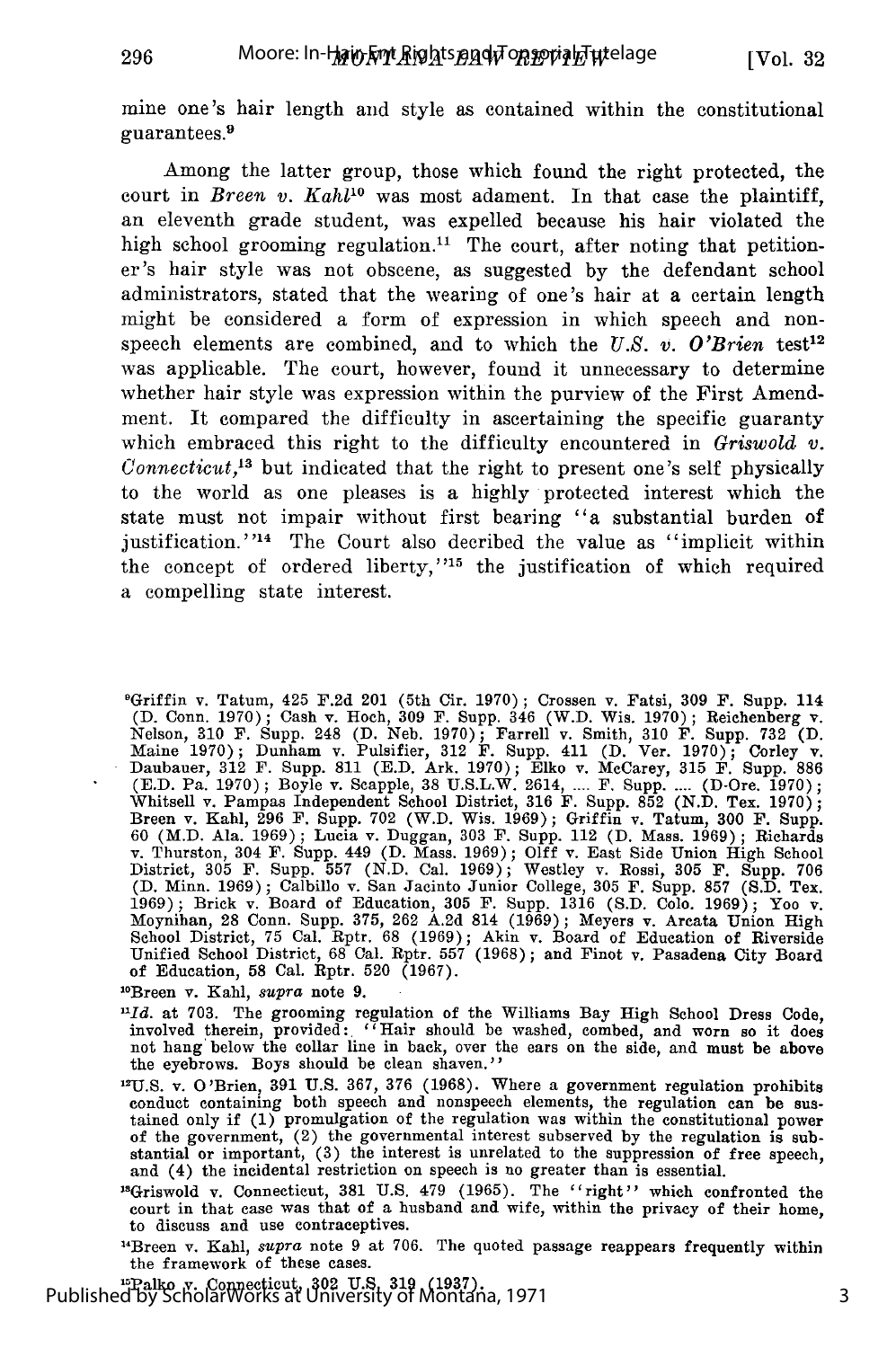In *Griffin v. Tatum,16* the Court noted the analysis in *Breen,* and concluded:

Although there is disagreement over the proper analytical frame-work, there can be little doubt that the Constitution protects the freedom to determine one's own hair style and otherwise govern one's personal appearance **....** In short, the freedom here protected is the right to some breathing space for the individual into which the government may not intrude without carrying a substantial burden of justification.

Both *Breen* and *Griffin,* although unclear as to the nature and source of the right to govern one's hair style, were cited by Judge Wyzanski in *Richards v. Thurston.*<sup>18</sup> Pointing out that hair was "one of the most visible examples of personality," and that petitioner's 'Beatle cut' was "... in a tidy style that Albert Einstein rarely displayed," Wyzanski simply paraphrased petitioner's right as "his liberty to express in his own way his preference as to whatever hair style comports with his personality and his own search for identity."<sup>19</sup>

It is doubtful that hair length can be protected solely on grounds that it constitutes expression as guaranteed by the First Amendment. While there has been substantial dicta favorable to such a position, akin to that found in *Breen,* noted above, most courts, like that in *Breen,* either found it unnecessary to reach such a contention, or felt that hair was not sufficiently expressive to entitle it to First Amendment protection. In only two cases was the "right to self-expression in the styling of one's hair" held to be a First Amendment right.<sup>20</sup> Other courts squarely meeting this argument flatly rejected it, generally reasoning that the records were devoid of any *particular* ideological, philosophical, political, or sociological ideas which the various petitioners might have expressed by their hair length.21

'Jackson v. Dorrier, *supra* note 7 Pritchard v. Spring Branch Independent School District, *supra* note 7; Davis v. Firment, *supra* note **8;** Brick v. Board of Education, *supra* note 9; Orossen v. Fatis, *supra* note 9; Lovelace v. Leechburg Area School District, *supra* note 7.

This writer has divided feelings about the position as taken by these courts. It is clear that an outer limit must be imposed upon the term "speech", as found in the First Amendment. It is also clear that our founding fathers did not intend, nor even

entemplate, that the term "speech"' might encompass hair length or style.<br>The term "speech"' however, has been construed to mean "expression", and thus<br>to include such conduct as burning a selective service card, U.S. v. O (1969); soliciting legal causes, *NAACP v. Button,* 371 U.S. 415 (1963); in some cases, picketing, *Amalgamated Food Employees v. Logan Valley Plaza,* 391 U.S. 308 (1968),; saluting the flag, *West Virginia State Board of Education v. Barnette,* 319 U.S. 624 (1943); and, rather ironically, even pure silence, *Brown* v. *Louisiana,* 383 U.S. 131 (1966).

https://scholarworks.umt.edu/mlr/vol32/iss2/7

4

<sup>&</sup>quot;Griffin v. Tatum, *supra* note 9. This case was appealed, and although affirmed, was toned down substantially. See 425 F.2d 201 (5th Cir. 1970).

<sup>&</sup>lt;sup>17</sup>Id. at 62. Again, the Court found it unnecessary to reach or decide the petitioner's First Amendment claim. As to the right to be left alone, to "breathing space", it appears to find its nebulous roots in *Griswold, supra* note 13.

<sup>&#</sup>x27;Richards v. Thurston, *supra* note 9.

*<sup>&#</sup>x27;"Id.* at 452, 453.

<sup>&#</sup>x27;Yoo v. Moynihan, *supra* note 9; Westley v. Rossi, *supra* note 9.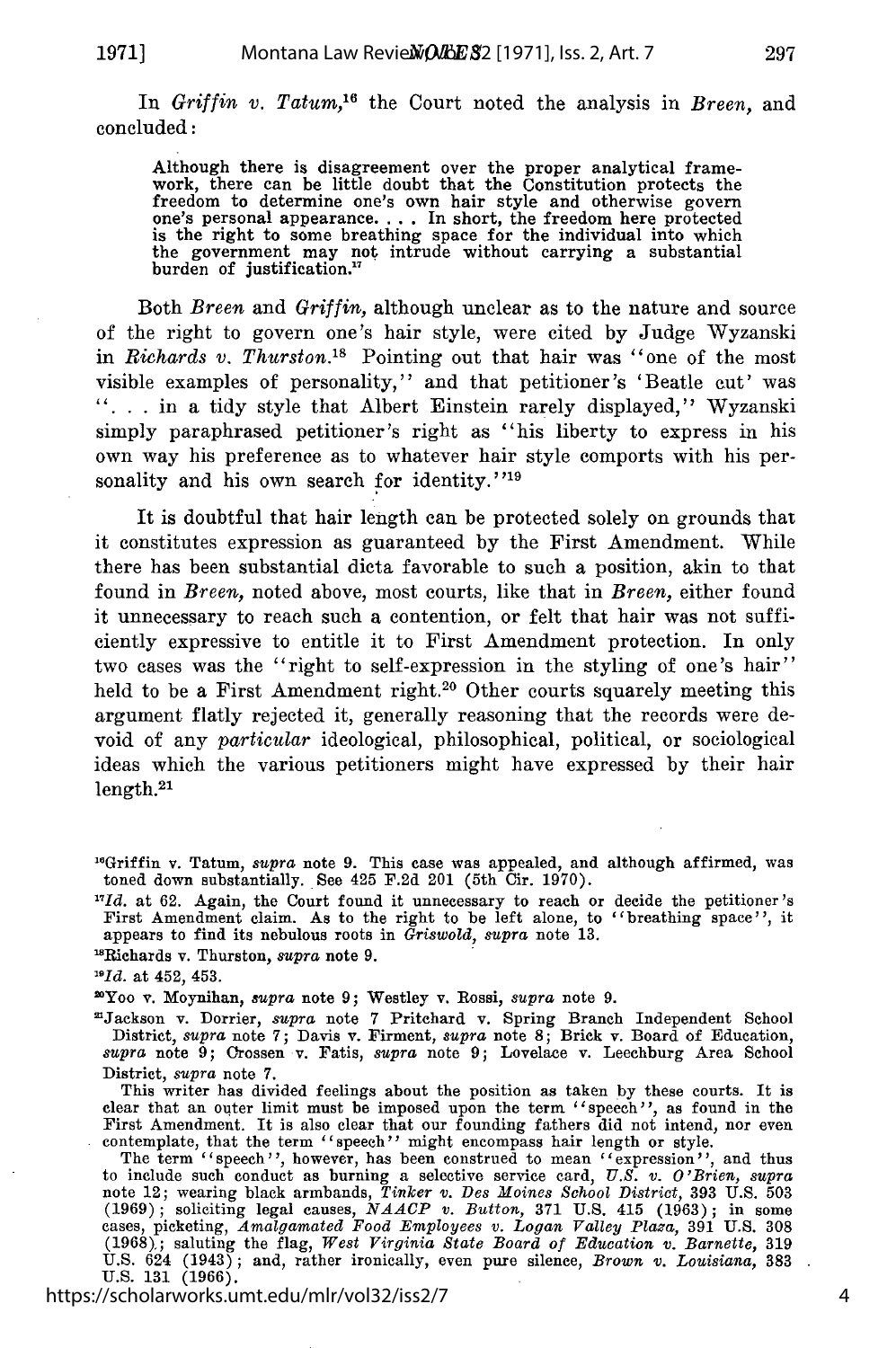Whether *Griswold v. Connecticut<sup>22</sup>* created a place for such a right as that involved in the hair cases is likewise a tenuous proposition, largely because of the absence of a majority opinion in the *Griswold* decision. *Griswold* was similar to the hair cases in that it dealt with another Constitutionally unnamed right-the right to discuss and use contraceptives within the privacy of one's home. The Supreme Court recognized the right to be fundamental, but could not agree upon where, within the framework of the constitution, the right was guaranteed. Justice Douglas's plurality opinion suggested the right to be a "penumbral right" of the First Amendment, while Justice Goldberg's concurring opinion opted for the Ninth Amendment.<sup>23</sup>

Understandably, *Griswold* has received substantial mention in the hair cases. Faced with finding a place for this unarticulated but fundamental personal right, the court in *Lovelace v. Leechburg Area School Dis-* $\text{trict}^{\ell_{1}}$  cryptically summed up the views of many courts

We believe there is not [a constitutional right to determine one's own hair sytle] unless it can be derived [like contraception and privacy, citing Griswold] by the process of cerebral parthenogenisis from primeval darkness and a vague constitutional continuum without form and void. The task should not be formed by a court of first instance. We concede that speculation regarding the nature and the mystery of the Ninth Amendment rights is an attractive area for philosophic ratiocination.

Only three cases have rejected the *Griswold* approach. The Court in *Davis v. Firment<sup>25</sup>* noted the absence of a majority opinion in *Griswold*, and stated that even had there been one, the free choice in grooming was not a fundamental right.26 The Court in *King v. Saddleback Junior College District2 <sup>7</sup>*discussed the *Griswold* contention, but decided that "since the factual existence of this right [to be left alone, the First Amendment penumbral right of privacy] itself is in doubt at this point in the proceeding, we do not think plaintiff's case is entitled to the per set status

'King v. Saddleback Junior College District, *supra* note 7. Published by ScholarWorks at University of Montana, 1971

The requirement that a *particular* sociological, political, or philosophical idea be expressed by hair length would appear to go beyond the test applied in the above cases, if under this requirement he who asserts the right must show that what is being expressed is susceptible to precise articulation. Perhaps otherwise stated, if conduct, to be entitled to First Amendment protections, must be intended as a direct substitute for verbal expression, there still remains the question, "expression of what?"

In the midst of this First Amendment soul-searching comes hair. For some it is a single factor in personality, that often unconscious way we present ourselves to the world. For others, as it was for our forefathers, who donned silver wigs as a symbol, albeit vague, of wisdom and experience, it is even more. 'Griswold, *supra* note 13.

<sup>&#</sup>x27;The Ninth Amendment provides: "The ennumeration in the Constitution, of certain rights, shall not be construed to deny or disparage others retained by the people." 'Lovelace, *supra* note 7.

nDavis v. Firment, *supra* note 7.

*<sup>&</sup>quot;Davis v. Firment* stands alone in this holding.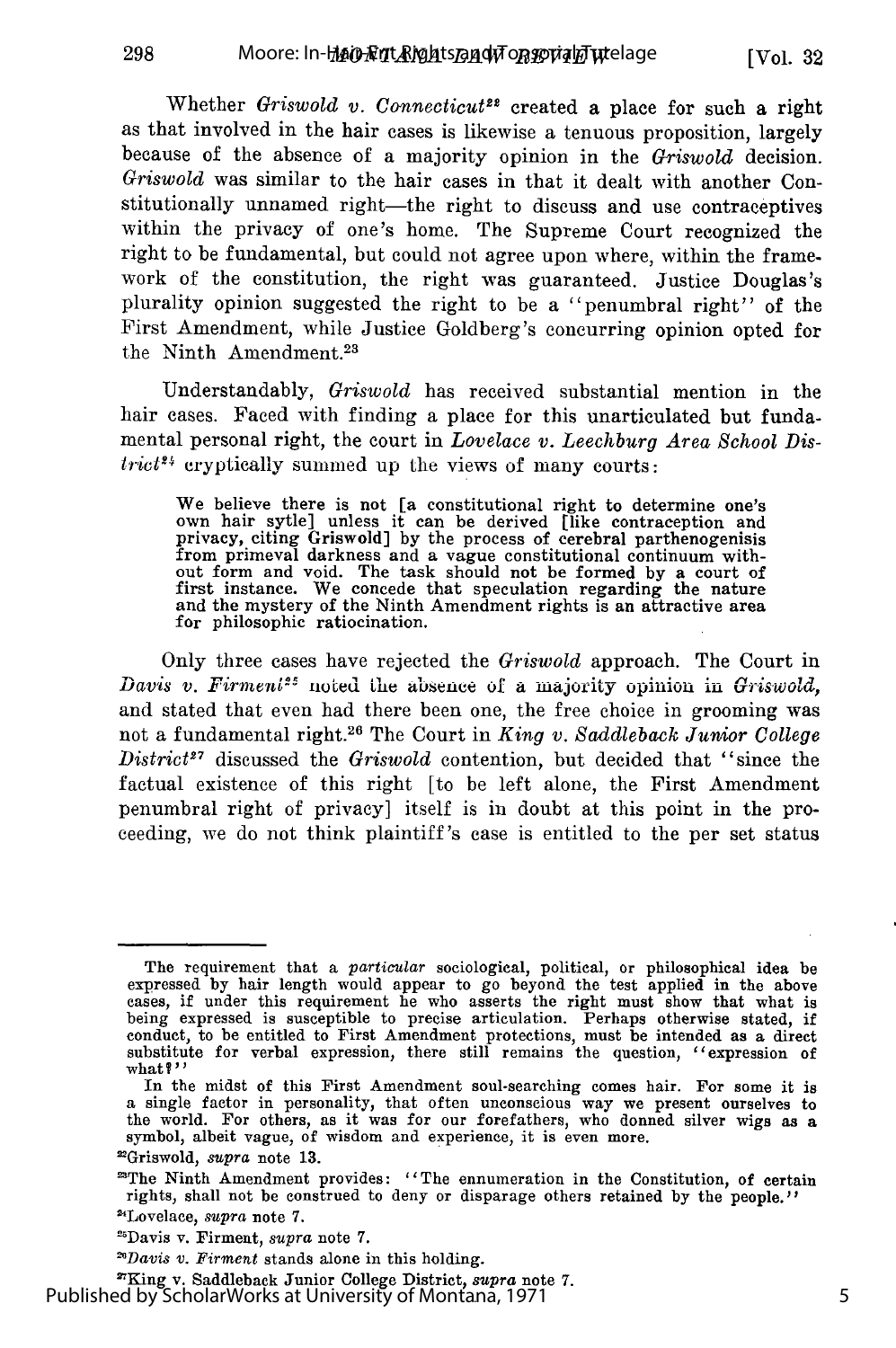**1971]**

299

guaranteed by the Constitution<sup>28</sup> The court in *Miller v. Gillis*,<sup>29</sup> simply rejected the contention without discussion.

While *Griswold,* as noted in the *Davis* and *King* cases, cannot be cited as authority for the proposition that certain fundamental, but unnamed rights, are penumbral to the First Amendment or are guaranteed by the Ninth, *Griswold is* authority for the proposition that certain rights, although unnamed, are neverthless protected by the Constitution. Thus, as stated in *Farrell v. Smith :3*

It is unnecessary to resolve the much mooted question of whether this right is 'symbolic speech' . . . or is derived from the Ninth Amendment of found in the 'penumbra' of other constitutional pro-<br>tections.

It is sufficient that the right exists and is protected from state infringement by the Due Process Clause of the Fourteenth Amendment.<sup>31</sup>

Although articulated differently by the Courts in each case, the majority of those hair decisions which met constitutional issue arrived at this conclusion. The freedom to determine one's hair style, whether described as a fundamental right,<sup>32</sup> or as a "personal liberty<sup>33</sup> was protected by the Constitution, and the impairment thereof required a "substantial burden of justification<sup> $334$ </sup> by the state.

A subordinate Constitutional issue, since virtually all petitioners in these hair cases have been high school and junior high school students, has been whether, assuming the existence of the right, it is guaranteed to children as well as to adults.<sup>35</sup> The Court in *Cordova v. Chonko*,<sup>36</sup> citing

*"Id.* at 428.

2Miller v. Gillis, *supra* note 7.

"Farrell v. Smith, *supra* note 9.

*-1d.* at 736, 737.

12Dunham v. Pulsifier, *supra* note 9 at 418. 'The nature of the right presented in the hair cases, although called by many names, has invariably been deemed fundamental. *''*

3'Finot v. Pasadena City Board of Education, *supra* note 9. ". **.** . one of these constitutionally unnamed but protected personal liberties under the due process provisions of the federal and state constitutions.'' *See also,* Richard v. Thurston, *supra* note 9 at 452.<br><sup>34</sup>Breen v. Kahl, *supra* note 9 at 706. It is noteworthy that in one case the right or

liberty was recognized, but the "substantial burden of justification" imposed upor the state was unequivocally rejected. Pritchard v. Spring Branch Independent School<br>District, *supra* note 7. In that case the court traced "preferred place" language<br>regarding fundamental rights to Kovacs v. Cooper, 336 U tice Frankfurter concluded, at 94, *"In* the field of the First Amendment and Fourteenth Amendment, insofar as the latter's concept of 'liberty' contains what is specifically protected by the First, has never commended itself to a majority of this court. *''*

This view was supported in *King v. Saddleback Junior College District, supra* note 7 at 428, wherein the court stated that "those asserting the existence of the right under the particular circumstances, and an impairment thereof, or a threat of impairment, have the burden of proving it."

'This issue involves only the capacity of children to possess the otherwise admittedly fundamental right, and should not be confused with the state's disparate power to regulate it. *See, e.g.,* Ginsberg v. New York, 300 U.S. 629 (1968).

36Cordova v. Chonko, *supra* note 8.

https://scholarworks.umt.edu/mlr/vol32/iss2/7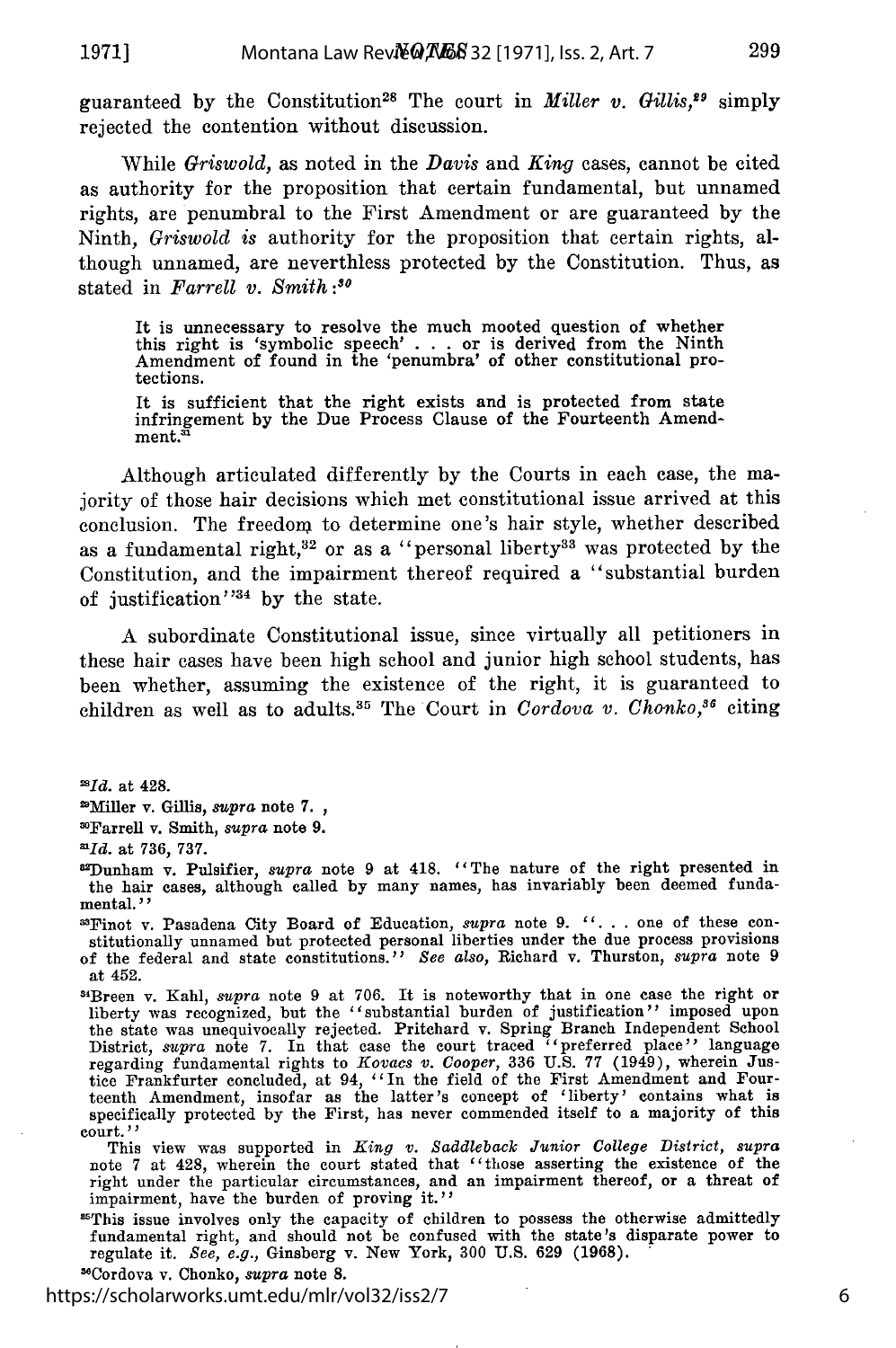Justice Frankfurter from *May v. Anderson,37* answered this question with a rather flat no:

It is obvious that the problem presented by the facts of this case<br>cannot be solved by reference to cases concerned with the con-<br>stitutional rights and liberties of adults. Children, of necessity, cannot be uncritically accorded those rights, and it is foolish to say they can be.'

But *Cordova* has standing against it, on this issue, virtually every other hair decision. Of these, the vast majority simply point to the Supreme Court's pronouncement in *Tinker v. Des Moines Independent School District.9* Justice Fortas, writing for the majority in *Tinker,* stated:

In our system, state-operated schools may not be enclaves of totali-<br>tarianism. School officials do not possess absolute authority over tarianism. School officials do not possess absolute authority over their students. Students in school as well as out of school are 'per- sons' under our Constitution. They are possessed of fundamental rights which the state must respect, just as they themselves must respect their obligations to the state."

Thus the settled rule appears to be that laid down by Justice Fortas in *Tinker*, that students do not shed their constitutional rights at the schoolhouse door.41 While other cases have not cited *Tinker,* they have expressed agreement therewith through similar assertions.<sup>42</sup> Consequently, the rule that children have constitutional rights which follow them into stateoperated schools is not only well settled, but is one of the few issues, in the morass presented by hair eases, upon which there is considerable agreement.

300.

Breen v. Kahl, supra note 9 at 708. "Vigilant protection of constitutional freedoms is nowhere more vital than in the community of American Schools.'' [citing Shelton v. Tucker, 364 U.S. 479, 487 (1960)]. School Boards have important, delicate and highly discretionary functions, but none that they may not perform within the limits of the Bill of Rights. [citing West Virginia Board of Education v. Barnette, 319 U.S. 624, 637 (1943)]. To avoid judicial involvement in serious constitutional issues merely because they concern younger people, in my view, is neither prudent,

**<sup>37</sup>May** v. Anderson, 345 U.S. 528 (1952). Therein Justice Frankfurter noted "children have a very special place in life which law should reflect. Legal theories and their phrasing in other cases readily lead to fallacious reasoning if uncritically transferred to determination of a state's duty toward children."

Cordova v. Chonko, *supra* note 8 at 960.

<sup>&</sup>quot;Tinker, *supra* note 21.

*<sup>1</sup>Id.* at 511.

*<sup>&</sup>quot;See, e.g.,* Richards v. Thurston, *supra* note 9 at 452; Dunham v. Pulsifier, *supra* note 9 at 417; Farrell v. Smith, *supra* note 9 at 736; Pritchard v. Spring Branch Independent School District, *supra* note 7 at 574; Westley v. Rossi, *supra* note 9 at 713; Reichenberger v. Nelson, *supra* note **9;** Calbillo v. San Jacinto Junior College, *supra* note 9; Yoo v. Moynihan, *supra* note 9; and Crossen v. Fatsi, *supra* note 9 at 117.

<sup>&</sup>quot;Miller v. Gillis, *supra* note 7 at 99. "Students are persons under the Constitution; they have the same rights and enjoy the same privileges as adults. Children are not second class citizens.''

Meyers v. Acata High School District, *supra* note 9. "Adulthood is not a prerequisite: the state and its educational agencies must heed the constitutional rights of all persons including school boys."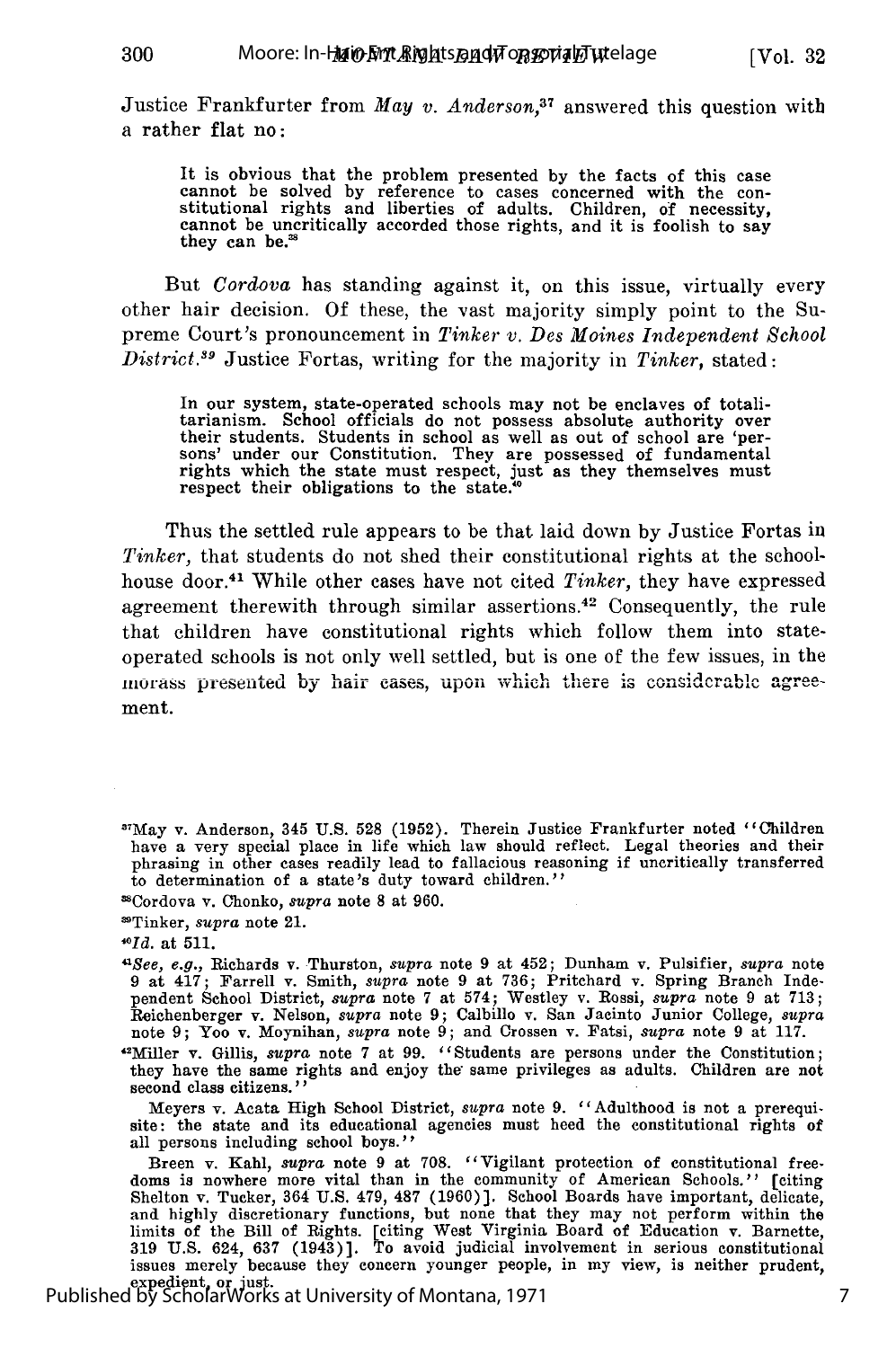**1971]**

### *THE RIGHTS AND REGULATION- THE SUBSTANTIAL BURDEN OF JUSTIFICATION*

The standard against which the hair regulations were to be tested was laid down in two Fifth Circuit Court of Appeal cases decided on the same day, *Burnside v. Byars<sup>43</sup>* and *Blackwell v. Issaquena County Board of Education,"1,* as subsequently affirmed and expanded upon in *Tinker v. Des Moines Independent School District.45*

Both *Burnside* and *Blackwell* involved regulations which banned the wearing of "freedom buttons" by students. The Court in *Burnside* noted the interest of the state in maintaining an effective system of education, and that the establishment of such a system required the formulation of reasonable rules and regulations. As to what was reasonable, they stated:

**...** a reasonable regulation is one which measurably contributes to the maintenance of decorum within the educational system." (Emphasis supplied.)

The court failed to find, from the evidence presented and the record before it, that the buttons either were calculated to cause, or did in fact cause a disturbance. Consequently, they held the regulation to be arbitrary, unreasonable, and an unnecessary infringement on the student's Constitutional rights.

In *Blackwell* the factual backdrop was antithetical to that found in *Burnside.* The Court found disruption, in fact, and concluded that the buttons were so inexorably tied to disruption that the two were inseparable. Consequently, the validity of the regulation was upheld, despite the infringement on petitioner's First Amendment rights.

The Supreme Court, in *Tinker,* approved the test ennunciated in *Burnside* as proper where the constitutional rights of students collide with school regulations. They also instructed that the State, in justifying such regulations, must be able to show that its action was caused by something more than the desire to avoid the discomfort which tends to accompany an unpopular viewpoint,<sup>47</sup> and that while any expression<sup>48</sup> "... in class, in the lunchroom, or on the campus, that deviates from the views of another person may start an argument, or cause a disturbance our Constitution says that we must take that risk."<sup>49</sup>

Virtually all courts confronted with challenges to school hair regulations have recognized and applied the *Burnside* test, as refined in

- "Burnside, *supra* note 43 at 748.
- 47Tinker, *supra* note 21 at 509.

<sup>4</sup>The Supreme Court, in *Tinker*, used the terms "word spoken", but clearly did not intend for it to be given its literal translation. In that case they were dealing with armbands, and therefore symbolic rather than verbal expression.

"Tinker, *supra* note 21 at 508. *See also,* Terminiello v. Chicago, 337 U.S. 1 (1959). https://scholarworks.umt.edu/mlr/vol32/iss2/7

<sup>&</sup>quot;Burnside v. Byars, 363 F.2d 744 (5th Cir. 1966).

<sup>&</sup>quot;Blackwell v. Issaquena County Board of Education, 363 F.2d 749 (5th Cir. 1966). "Tinker, *supra* note 21.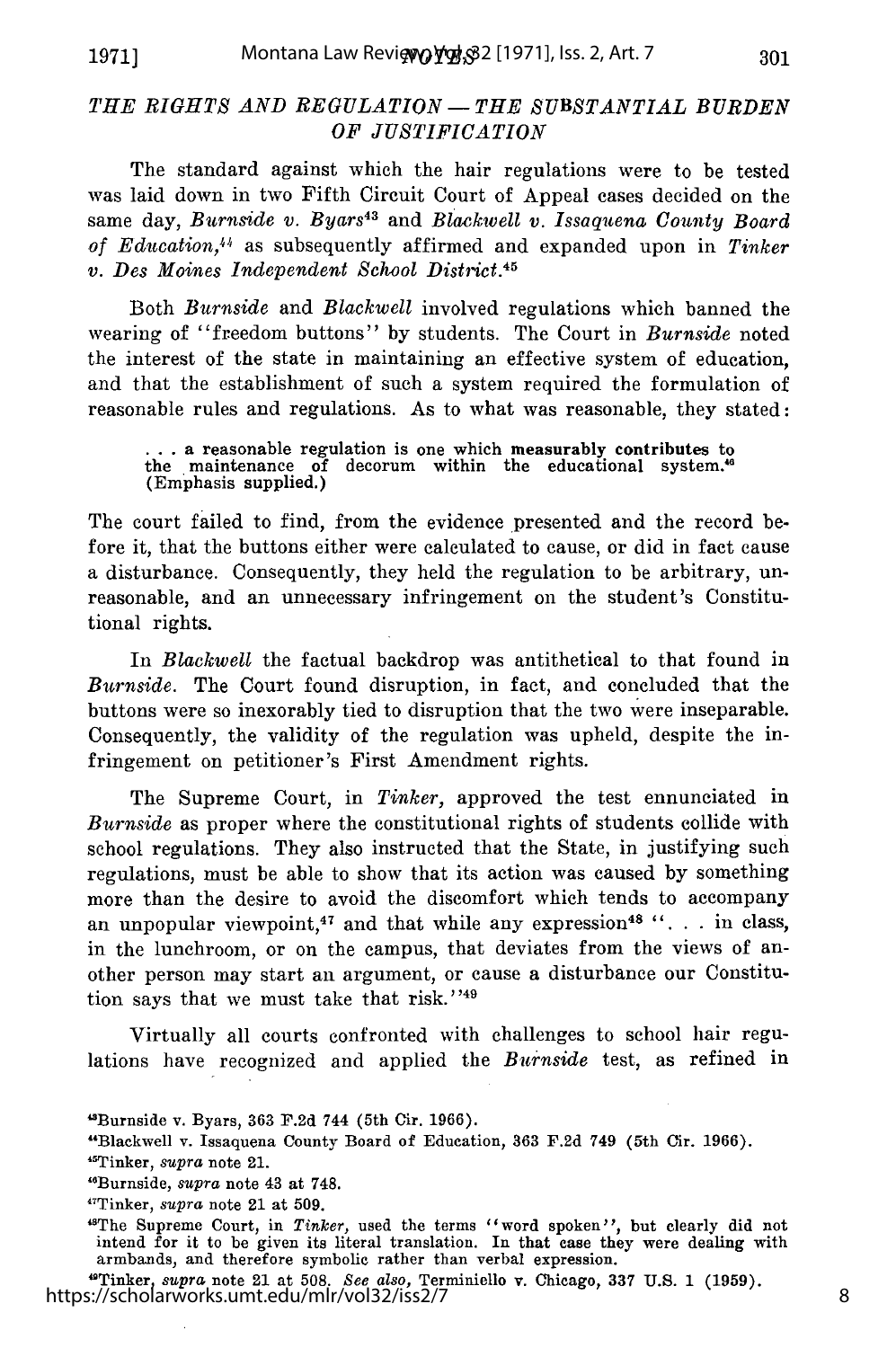*Tinker.50* Thus, in cases where long hair was found, *in fact,* to have a disruptive effect on the successful operation of the educational system, the interests of the state and the rights of other students prevailed over the individual student's Constitutional right to maintain the hair length of his choice. 51 Conversely, where long hair was not found, *in fact,* to have a disruptive effect on the educational process, the regulations have been held violative of due process as unreasonable infringements upon the Constitutional rights of the individual student.<sup>52</sup> The issue revolves around whether the hair style prohibited contributes measurably to disciplinary problems in the school.

*TheBurnside-Blackwell-Tinker* test, as stated above, offers some uncomfortable grey areas. Thus, what is the status of such regulations when promulgated as prophylactic measures **?5** This issue is presently unsettled. While it may seem only reasonable that school officials are not forbidden to take steps to prevent that which they believe would otherwise result in a breakdown of school discipline,<sup>54</sup> the weight of authority appears to require evidence of actual disruption as a condition precedent to the promulgation of regulations which infringe upon Constitutional rights.55 *Tinker's* prohibition against basing such rules on the "undifferentiated fear of apprehension of disturbance"<sup>56</sup> would seem to preclude anything short of requiring such evidence.<sup>57</sup>

Another potential souce of divergent holdings lies in the determination of responsibility for those disruptions which do occur.<sup>58</sup> The recorded altercations in the hair cases invariably, and logically, emanate not from

- *52See, e.g.,* Yoo v. Moynihan, *supra* note 9 at 815, 816; Calbillo v. San Jacinto Junior College, *supra* note 9; Boyle v. Scapple, *supra* note 9; Bannister v. Paradis, *supra* note 7; and Black v. Cothern, *supra* note 7. In the latter case the Court pointed out that contra to the facts of *Whitsell,* there was no evidence that conformity to the hair regulations would decrease disciplinary problems materially.
- <sup>53</sup>This question presents double-evidentiary difficulties under the present test. First, since the regulation is preventative by nature, it is not promptd by overt disciplinary incidents. Second, it is almost impossible to apportion the responsibility for ensuing disciplinary problems between the act of flaunting the regulation, and the extreme hair style itself.
- "This view is not without support. *See, e.g.,* Davis v. Firment, *supra* note **8** at 528; Crossen v. Fatsi, *supra* note 9 at -118; Carter v. Hodges, *supra* note 7 at 94; and Wood v. Almo Heights Independent School District, *supra* note 7.
- *"See, e.g.,* Breen v. Kahl, *supra* noe 9 at 709; Miller v. Gillis, *supra* note 7 at 100; Westley v. Rossi, *supra* note 9 at 711; Griffin v. Tatum, *supra* note 9 at 61, 62; and Cash v. Hoch, *supra* note 9.

Published by ScholarWorks at University of Montana, 1971

<sup>5°</sup>The most blatant exception was *Stevenson v. Wheeler County Board of Education, supra* note 8 at 101, wherein the Court rejected it with the cursory statement that "these decisions would place an intolerable burden on the Federal Courts to examine each case minutely on its facts."

Whitsell v. Pampa Independent School District, *supra* note 9. *"A* nexus has been found to exist between rules regulating dress and disruptive influences." *See also,* Jackson v. Dorrier, *supra* note 21 at 216.

<sup>&</sup>quot;Tinker v. Des Moines Independent School District, *supra* note 21 at **508.**

<sup>&</sup>quot;7Is there a middle ground between *"I* think it will'" and the **"I** told you so" other than the event itself?

<sup>&</sup>quot;Surprisingly few of the cases to date have directed an inquiry toward rendering such a determination.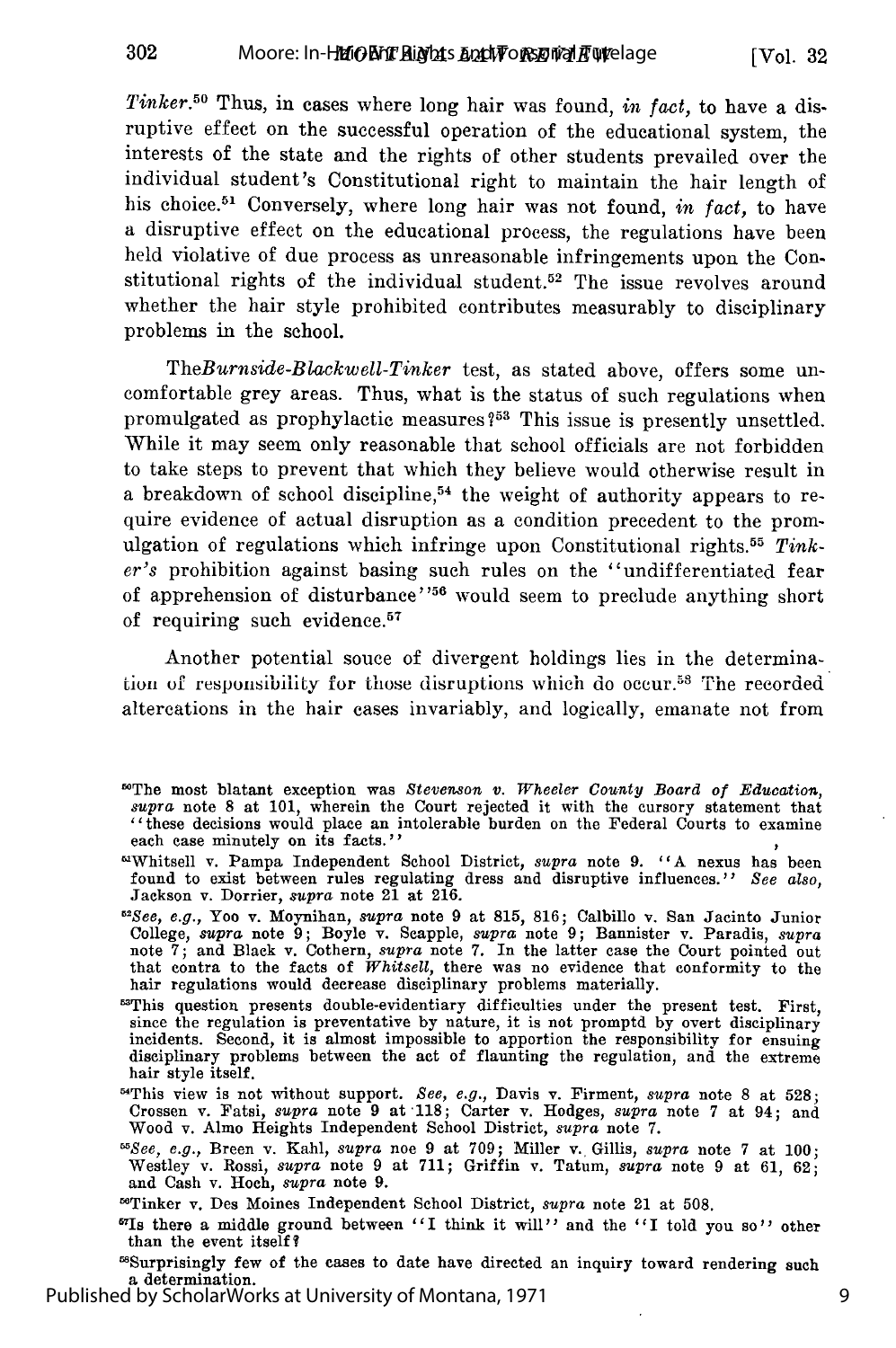the long hair itself, but from the reaction of other students, teachers, or administrators to the long hair. This was emphasized by Judge Tuttle,' dissenting in *Ferrell v. Dallas Independent School District:59*

It seems to me it cannot be said too often that the constitutional rights of an individual cannot be denied him because his exercise of them produces the violent reaction of those who would deprive him of the very rights he seeks to assert.

These boys were not barred from school because of any actions carried out by them which were of themselves a disturbance of the peace. They were barred because it was anticipated, by reason of previous experiences, that their fellow students in some in-stances would do things that would disrupt the serenity or calm of the school. It is these acts which should be prohibited, not the expressions of individuality by the suspended students.<sup>60</sup>

Judge Tuttle's dissent was cited with approval in *Westley v. Rossi61* and *Richards v. Thurston. <sup>2</sup>*

Despite these unresolved problems and the occasional attempts of Courts to forge their own tests,<sup>63</sup> the standard developed in *Burnside*, *Blackwell* and *Tinker* has received predominant recognition in the hair cases. While this test, in the area of personal appearance, has not yet received the appoval of the Supreme Court, it has received enough support in the Federal courts to render safe that grooming regulation which is promulgated to correct measurable disciplinary problems. The state which can point to disruptions, in fact, will generally have met the substantial burden of justification.

#### *THE HAIR REGULATION AND EQUAL PROTECTION*

Whether or not the hair regulation denies the male student his rights under the Equal Protection Clause of the Fourteenth Amendment is pres-

*0'Id.* at **705,** 706.

"lRichards v. Thurston, *supra* note 9 at 454.

6Most notable of these are the California cases, *Finot v. Pasedena City Board of Edu-cation, supra* note 9, *Meyers v. Arcata UnioWv High School District, supra* note 9, and *Akin v. Board of Education of Riverside Unified School District, supra* note 9, all of which proceeded under the test devised in *Bagley* v. *Washington Township Hos-pital District,* **55** Cal. Rptr. 401, 421 **P.2d** 409 (1966), formulated to determine the permissible limits of restrictions placed upon the political activities of public em-<br>ployees. Under the *Bagley* test it was necessary for the state to show: (a) that the restraint rationally relates to the enhancement of the public service offered, *i.e.,* education. (b) that the benefits gained through the restraints outweigh the impair-ment of the Constitutional right, and (c) that no alternative less subversive of Constitutional rights is available.

The *Bagley* test has the appearance of a hybrid between *Burnside* and *O'Brien,* and is more flexible, yet attended by fewer problems than the *Burnside-Tinker* test, applied by the Federal Courts. For instance, so long as the *Bagley* test is otherwise

satisfied, regulations could clearly be of a prophylactic nature.<br>In addition, the third requirement of the Bagley test is not expressed by the Burn-<br>side-Tinker test, and while occasionally read into it (as in Griffin v. note 9 at 63, where the court held that appropriate disciplinary action could be taken by school authorities short of having their students' heads shaved), it is generally not mentioned.

https://scholarworks.umt.edu/mlr/vol32/iss2/7

<sup>&</sup>quot;Ferrell v. Dallas Independent School District, *supra* note **7.**

<sup>6</sup>Westley v. Rossi, *supra* note 9 at 712.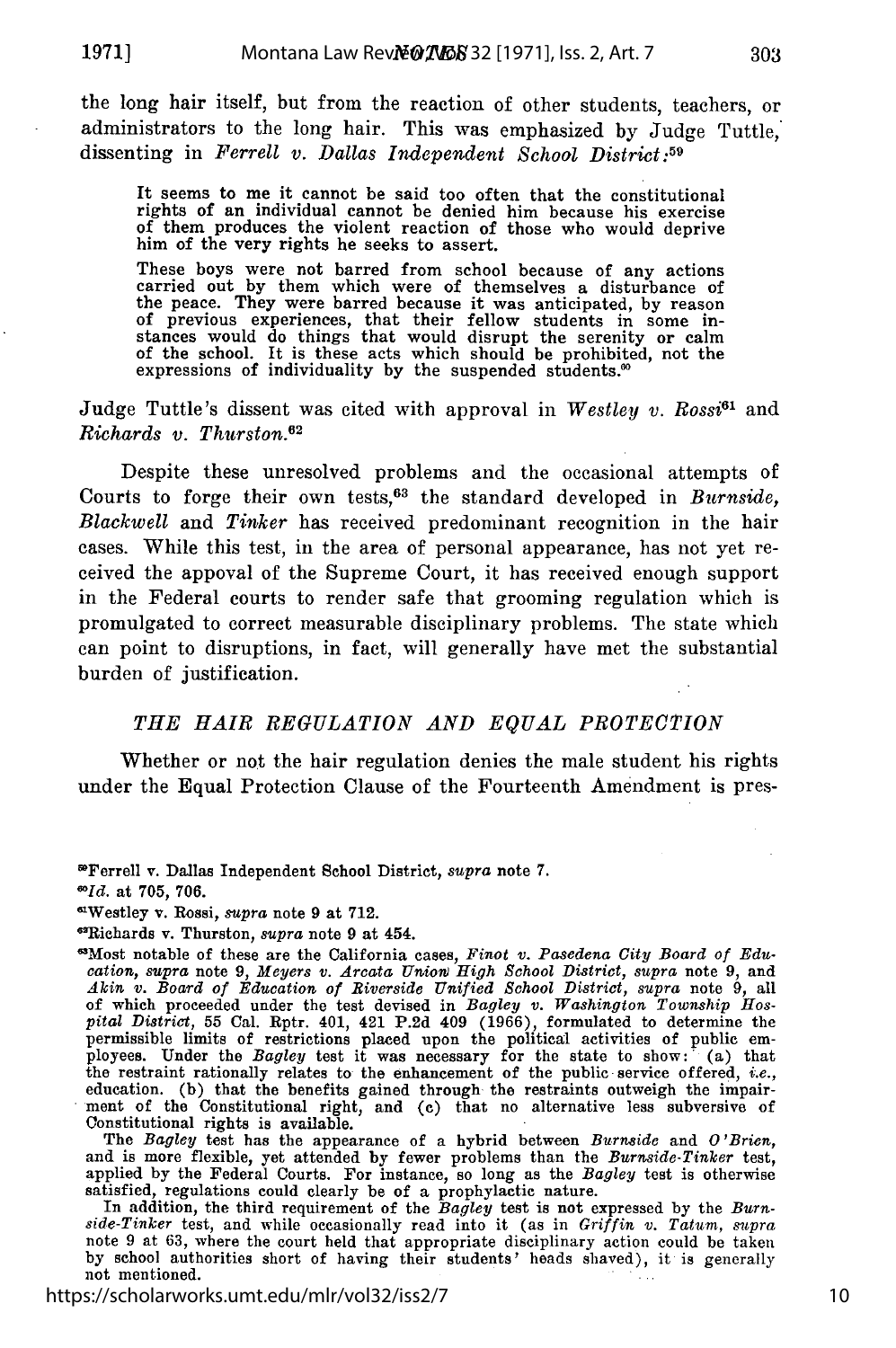Moore: In-H**MiO-Ent Aights and WorsoWal A Welage** 

304

[Vol. **32**

ently unsettled. It is a manifestly confusing issue in these cases, largely because both the *Burnside* test and the traditional equal protection test speak in terms of reasonableness. Many courts nevertheless have fielded such challenges.

Under the traditional equal protection test "the classification must be reasonable, not arbitrary, and must rest upon some ground of difference having a fair and substantial relation to the object of the legislation, so that all persons similarly circumstanced shall be treated alike."<sup>64</sup> It would seem that a finding that long hair on male students substantially interferes with the object of the educational program would end this inquiry, at least under the traditional test. But such has not been the case among litigated equal protection-hair regulation challenges.

Some Courts, in upholding the reasonableness of the hair regulation classifications, have been content to point to the fact that the regulations were adopted by, or with the aid of, the students themselves.<sup>65</sup> Since the Equal Protection Clause was adopted to prevent a majority from imposing arbitrary classifications upon a minority, such holdings would appear to be tenuous at best.

In addition, there have been contentions that hair regulations are unreasonable because not enacted by surrounding schools,  $66$  because not equally applicable to adults, $67$  or because they restrict male, and not female students.<sup>68</sup> One Court, no doubt after an examination of these decisions, concluded: "This Court simply cannot accept the view that the present problem can be rationally analyzed in equal protection terms."<sup>169</sup>

Superimposed upon these already confusing equal protection challenges are those decisions which have held the right of personal grooming to be fundamental. Where such a view is accepted, the doctrine of equal protection, as applied to such regulations, requires "strict scrutiny" of the classification,<sup>70</sup> and a "compelling state interest" to be subserved

"Cash v. Hoch, *supra* note **9** at 347. (No rational basis for the distinction: unreason-able) **;** Livingston v. Swanquist, *supra* note **7.** (Classification reasonable). Interestingly, this Court found their justification for the regulation in this very distinction. The regulation rendered boys discernible from girls, and thus prevented "some unruly, ill-mannered, or malicious-minded boy" from sneaking into the girls washroom See also, Goesaert v. Cleary, 335 U.S. 464 (1948), (J. Fran

 $\omega=120$ 

"Farrell v. Smith, *supra* note 9 at 737.

Tailen v. Smith, *supra* note 9 at 191.<br><sup>70</sup>Skinner v. Oklahoma, 316 U.S. 535 (1942). Published by ScholarWorks at University of Montana, 1971

<sup>&</sup>quot;F. S. Royster Guano Co. v. Virginia, 253 U.S. 412, 415 (1920). *See also,* Lindsley v. Natural Carbonic Gas Co., 220 U.S. 61, **78,** 79 (1911).

*<sup>&</sup>quot;See, e.g.,* Brick v. Board of Education, *supra* note 9 at 1319; Gfell v. Rickelman, *supra* note 6; and Schwartz v. Galveston Independent School District, *supra* note 7.

<sup>&</sup>quot;Brick v. Board of Education, *supra* note 9 at 1321. (The classification was held reasonable.)

<sup>6</sup> Cordova v. Chonko, supra note **8** at **960** (The regulation did not apply to adults, held reasonable); Breen v. Kahl, *supra* note **9** at **708** (The regulation did not apply to adults, held unreasonable) **;** Miller v. Gillis, *supra* note **7** at **101** (The regulation did not apply to faculty members, held unreasonable).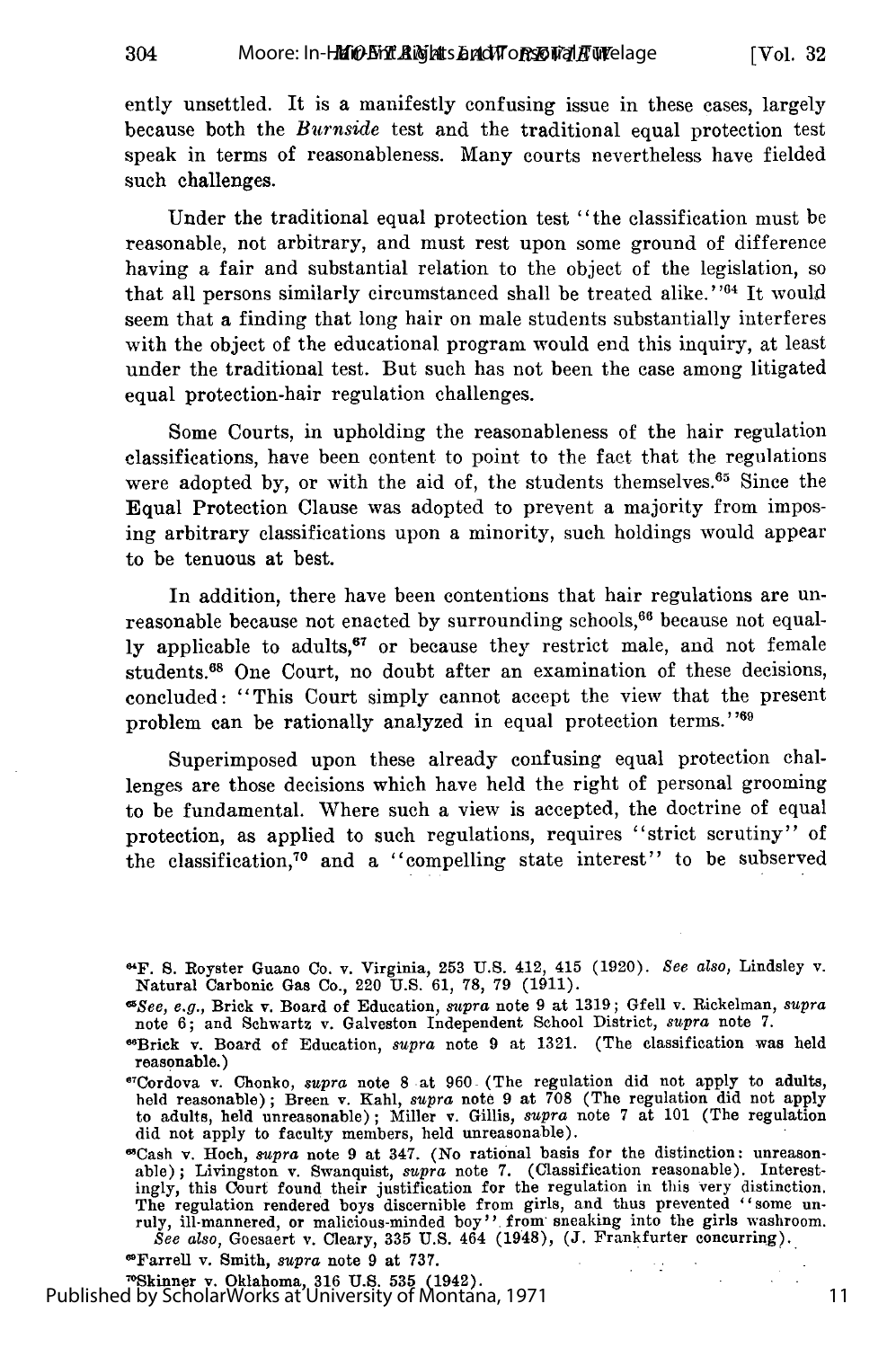**1971]**

thereby.71 If, in these hair decisions, the equal protection contention is an unpopular one, it must be remembered that any determination must also be made "in light of the special characteristics of the school environment."<sup>72</sup> Understandably, the cases go both ways.<sup>73</sup>

#### *THE HAIR REGULATION AND PERMISSIBLE VAGUENESS*

Despite the susceptibility of many grooming regulations to vagueness objections, few have been raised in those hair cases litigated to date.<sup>74</sup> Where raised, a clear split of authority has developed. Those cases holding the right to determine one's hair style to be fundamental, have considered the standards of permissible statutory vagueness to be strict.<sup>75</sup> Under this line principal what constitutes an extreme fashion or style of grooming is impermissibly vague. <sup>76</sup>

The other line of authority has proceeded from the assumption that some flexibility in the regulation of student conduct by school administrators is not only beneficial, but necessary. <sup>77</sup>

While vagueness challenges to grooming regulations present a potential source of future litigation, it is abundantly clear that such litigation

'Shapiro v. Thompson, 394 **U.S. 618 (1969).** *See also,* Cox, Constitutional Adjudication and the Promotion of Human Rights, 80 HARV. L. REV. 91 (1966) and Developments in the Law of Equal Protection, 82 HARV. L. **REV.** 1065 (1969).

"Tinker, *supra* note 21 at 513.

"Those cases holding the hair regulation classifications to be reasonable are *Ferrell v.* Dallas Independent School District, supra note 7 at 702; Neuhaus v. Torrey, 38<br>U.S.L.W. 2517, .... F. Supp. .... (N.D. Cal. 1970); Livingston v. Swanquist, supra<br>note 7 at 5; and Pritchard v. Spring Branch Independent Scho Those cases holding the hair regulation classifications to be unreasonable include *Zaehry v. Brown, supra* note 7; *Dunham v. Pulsifier, supra* note 9 at 915; *Miller v. Gillis, supra, note 7 at 101; Alexander v. Thompson, supra note 6; Calbillo v. San Jacinto Junior College, supra note 9 at 860; and <i>Griffin v. Tatum, supra* note 9 at 62. 'Such was the case in *Westley v. Rossi, supra* note 9. There the regulation provided: "Boys should have neat, conventional male haircuts and be clean shaven." The Court noted that vagueness and over-breadth had not been urged. The court remarked that the terms "neat", "conventional", and perhaps even "male", as applied to "haircuts", were generic terms having insufficient specificit rule of conduct.

Other regulations not challenged for vagueness, but which would appear to have been questionable, are those involved in *Davis v. Firment, supra* note 8 at 525 ("Exceptionally long, shaggy hair and/or exaggerated sideburns shall not be worn'');<br>Black v. Cothern, supra note 7 at 469 ("Any student with accessive long hair, as<br>determined by the principal..."); Carter v. Hodges, supra no *Jacinto Junior College, supra* note 9 at 858 ("Male students at San Jacinto College")<br>are required to wear reasonable hair styles and to have no beards or evcessively long sideburns"); to mention only a few.

In more than one case, the Courts simply held that the petitioners had not, in their opinion, violated the code. Lovelace v. Leechburg Area School District, *supra* note 7 at 588 and **Olff** v. East Side Union High School District, *supra* note 9 at 559. Such decisions raise doubts as to the regulation *'s* specificity. Crossen v. Fatsi, *supra* note 9 at 118.

*"See, e.g.,* Meyers v. Arcata Union High School District, *supra* note 9 at 74. "Crossen v. Fatsi, *supra* note 9 at 117, 118.

"Pritchard v. Spring Branch Independent School District, *sipra* note 7 at 519. *See also,* Giangreco v. Center School District, *supra* note 6; and Jackson v. Dorrier, *supra* note 7. https://scholarworks.umt.edu/mlr/vol32/iss2/7